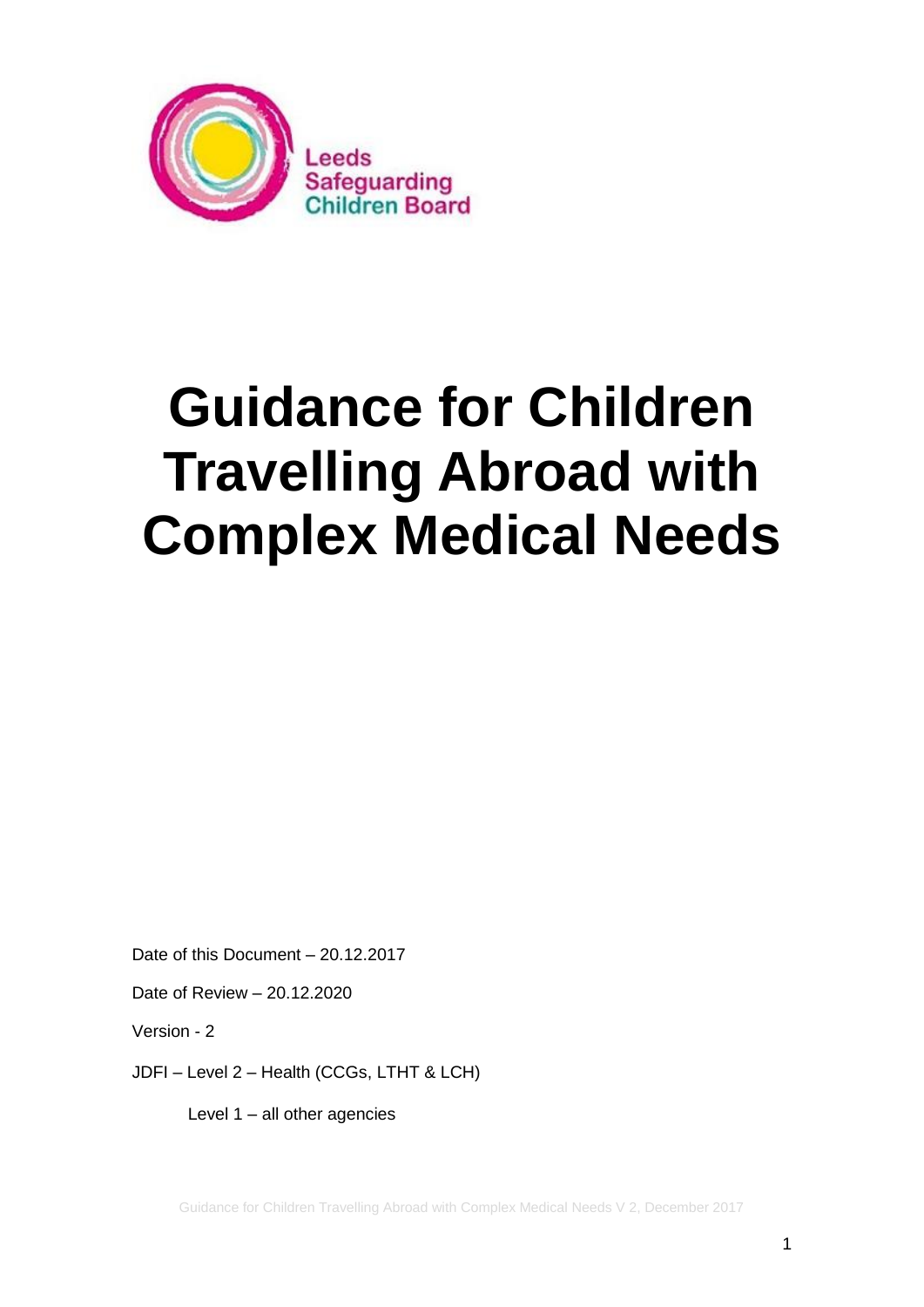# **Contents**

- 1. [Introduction](http://leedschildcare.proceduresonline.com/chapters/p_assess_neglect.html#intro#intro)
- 2. Definitions
- 3. Responsibilities
- 4. Risk Assessments
- 5 Children Travelling Abroad with Complex Medical Needs Workflow process

# **1. Introduction**

**What is this guidance?** This guidance provides all agencies with a clearly defined procedure, addressing the management of situations where parents wish to take children with complex medical needs abroad, and where travel abroad may place the child at significant risk.

**Why do we need this guidance?** This guidance provides all agencies with clear instructions about how to manage situations, when travelling abroad may put a child at significant risk, and where safeguarding concerns may or may not pre-exist.

**What is the purpose of this guidance?** All agencies need to understand their responsibilities in the management of situations where parents wish to take children with complex medical needs abroad, and where travel abroad may place the child at significant risk.

**Who is this guidance aimed at?** This guidance is aimed at practitioners working with families whereby there is a child or children with complex needs, either regularly or occasionally, and there is an intention to travel abroad. These practitioners will come from a wide range of agencies both statutory and non-statutory.

The key contact for comments about this policy is: **[lscb@leeds.gov.uk](mailto:lscb@leeds.gov.uk)**

#### **2. Definitions**

When this guidance speaks of children with complex medical needs there is no agreed definition among policymakers or practitioners. This term, however, includes children who are disabled, children with special educational needs and children with 'lifelimiting' or 'life-threatening' conditions.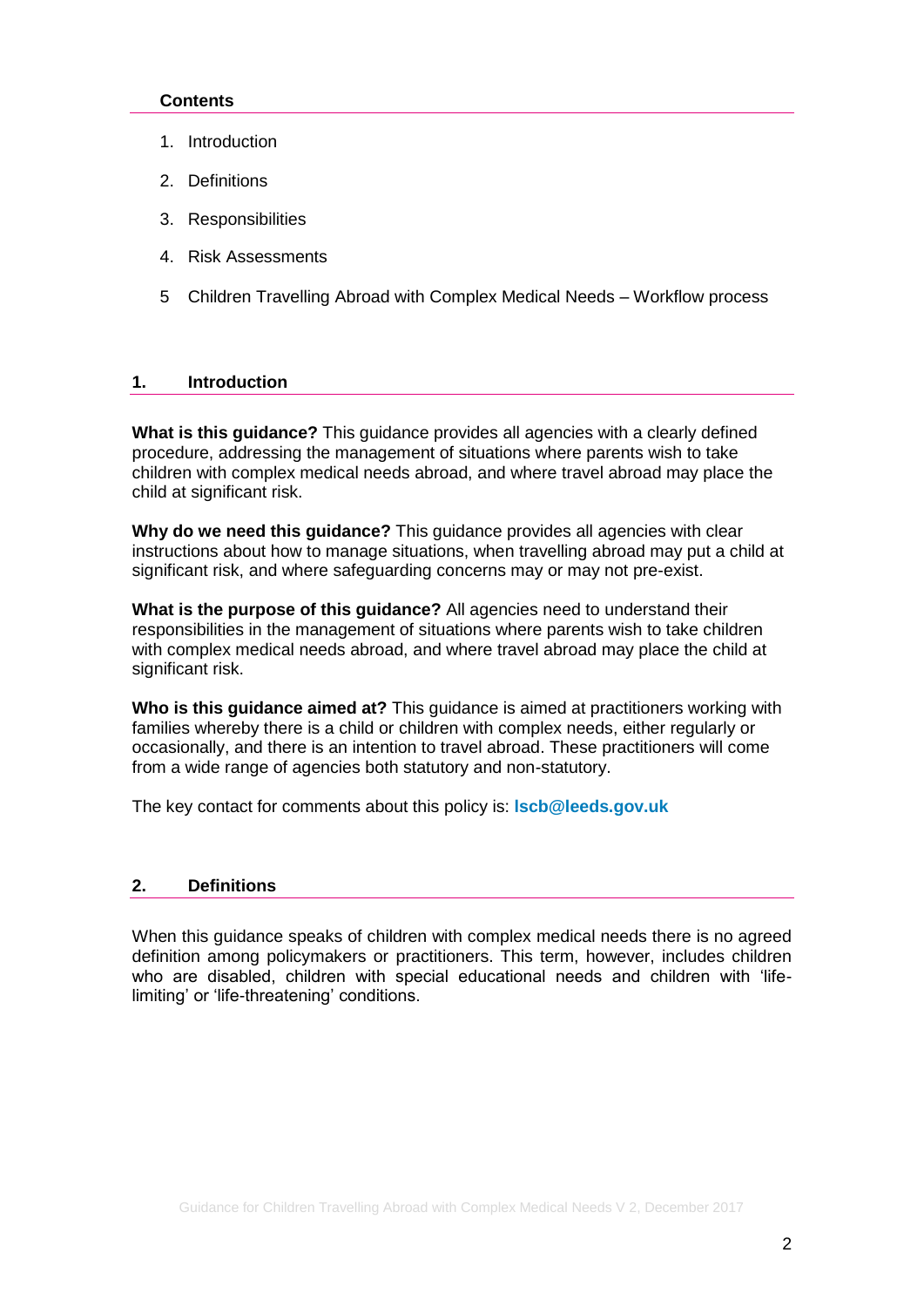# **3. Responsibilities**

All agencies must work in accordance with the Leeds Safeguarding Multi-Agency Policies and Procedures, and local guidelines, in relation to any safeguarding concerns they have.

LSCB (Policies and Procedures Subgroup) takes responsibility for this guidance and approves its use.

When information about the intention of the family to travel abroad, including the child/ren with complex needs, is brought to the attention of any particular competent agency it is the responsibility of that agency to identify and inform the lead clinician for the child. The lead clinician must then assess the risk involved.

#### **4. Risk Assessments**

All agencies involved in a child's care must consider the implications of any forthcoming travel and discuss this with the family and other key practitioners. A risk assessment for the proposed journey must be made and clearly documented in the child's records, stating the views and wishes of the family.

If the outcome of the risk assessment clearly identifies that there is a significant risk of harm to the child/ren as a result of the proposed journey abroad, and the family will not cancel the plans for travel with the child/ren, then immediate contact with the Front Door Safeguarding Hub must be made to Children Social Work Services indicating that the journey places the child/ren at the risk of significant harm.